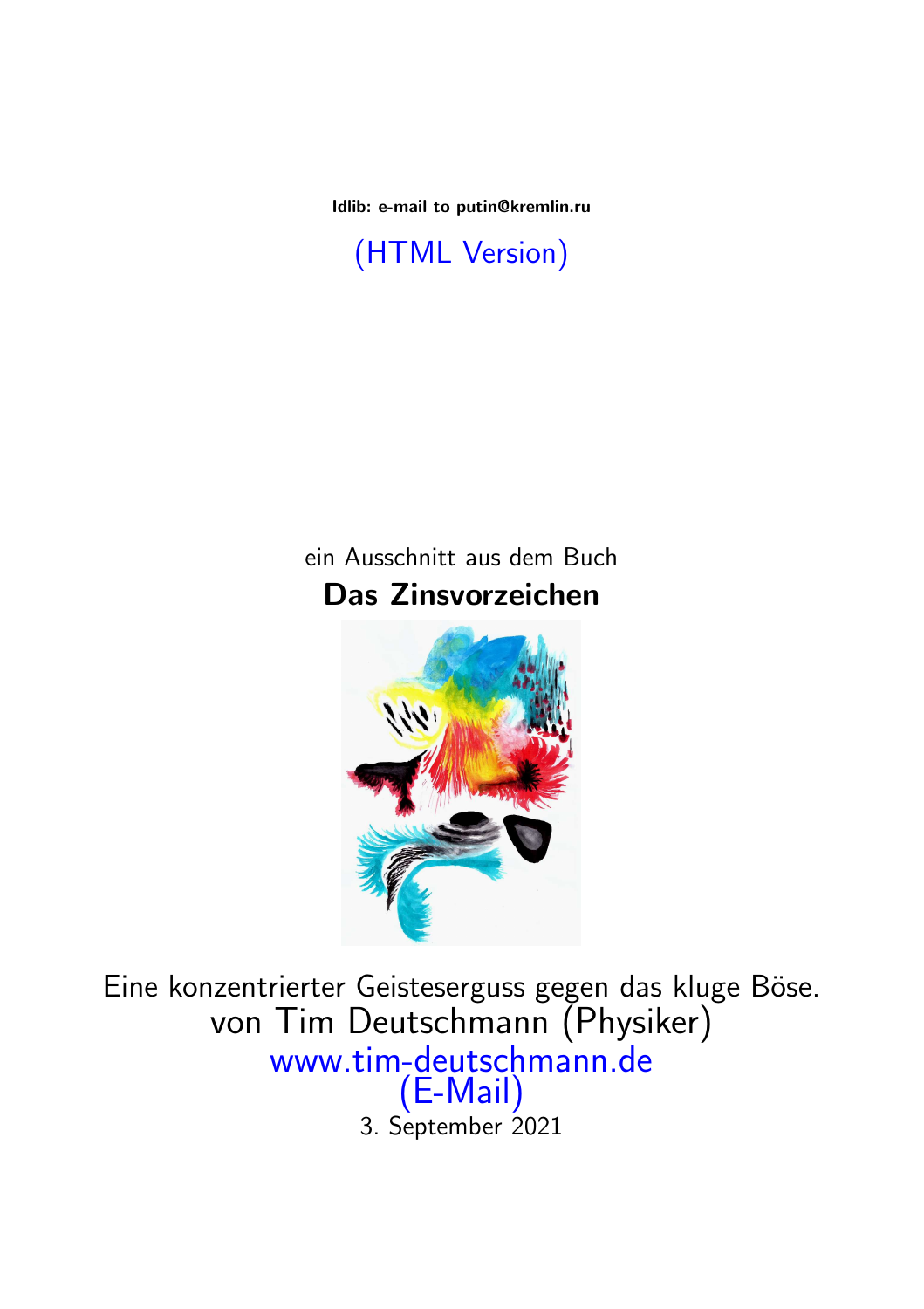## <span id="page-1-1"></span>Inhaltsverzeichnis

Seite

<span id="page-1-0"></span>[Idlib: e-mail to putin@kremlin.ru](#page-1-0) 2

6. September 2018

## Idlib: e-mail to putin@kremlin.ru

Dear Mister Putin,

since four years I have been researching the net effect of **positive** and **negative interest rates** on economy and society.

The sign of the interest rate marks the type of the economic system.

A **PLUS** means that the ones who have money receive interest when they lend and, conversely, the ones who borrow give interest for that they are allowed to use money for a while. The emerging system is called capitalism, and since [Marx](https://en.wikipedia.org/wiki/Karl_Marx) and [Schumpeter](https://en.wikipedia.org/wiki/Joseph_Schumpeter) we know that it must end one day.

Until a few years ago and since more than since six thousand years the principle of positive interest rates was the sole and dominating principal to rule (meanwhile global) economy. All countries apply it, including Russia. We never really tried to establish the logic alternative to positive interest rates.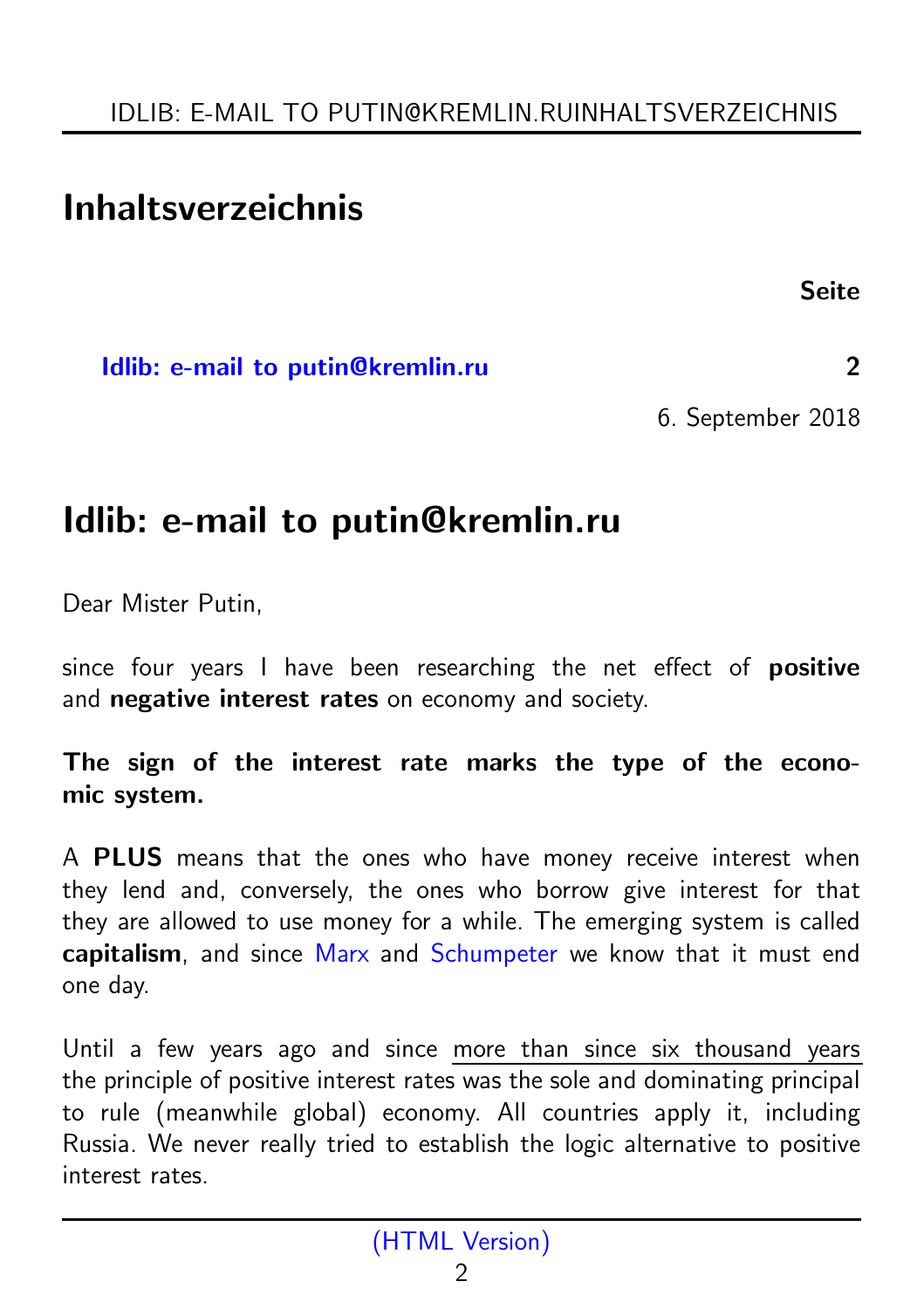

Zins-Niveaus der Länder Do 6. Sep 13:27:55 CEST 2018. Ökonomische Daten von www.tradingeconomics.com, Land-Marken-Daten von www.gadm.org, blau: keine Daten

*Abbildung 1: Global map with interest rates. Monetary areas with positive interest rates are capitalisms and those with negative intereste rates have anti-capitalistic economies (Swiss, Denmark, Sweden, Japan, €-zone).* 

The macroeconomic effects of positive interest rates can be observed over the whole planet. It causes the accumulation of capital goods, the chaotic redistribution and accumulation of people, the destruction of families and the environment, a struggle on ressources and materials needed for the prosperity of the domestic economies and in the end, always, whenever inequality could not become worse, civil war or war of people against each other, like the first and second world war.

28 million Russians were killed in the Second World War by German soldiers. I apologize for that, and I remind my people on that, when ever it is neccessary. We must not forget the deads!

Following the simplest logic, a MINUS, i.e. a negative sign of the interest rate, yields an entirely different economic proces[s\[1\].](https://www.ecb.europa.eu/press/key/date/2016/html/sp160728.en.html) The principle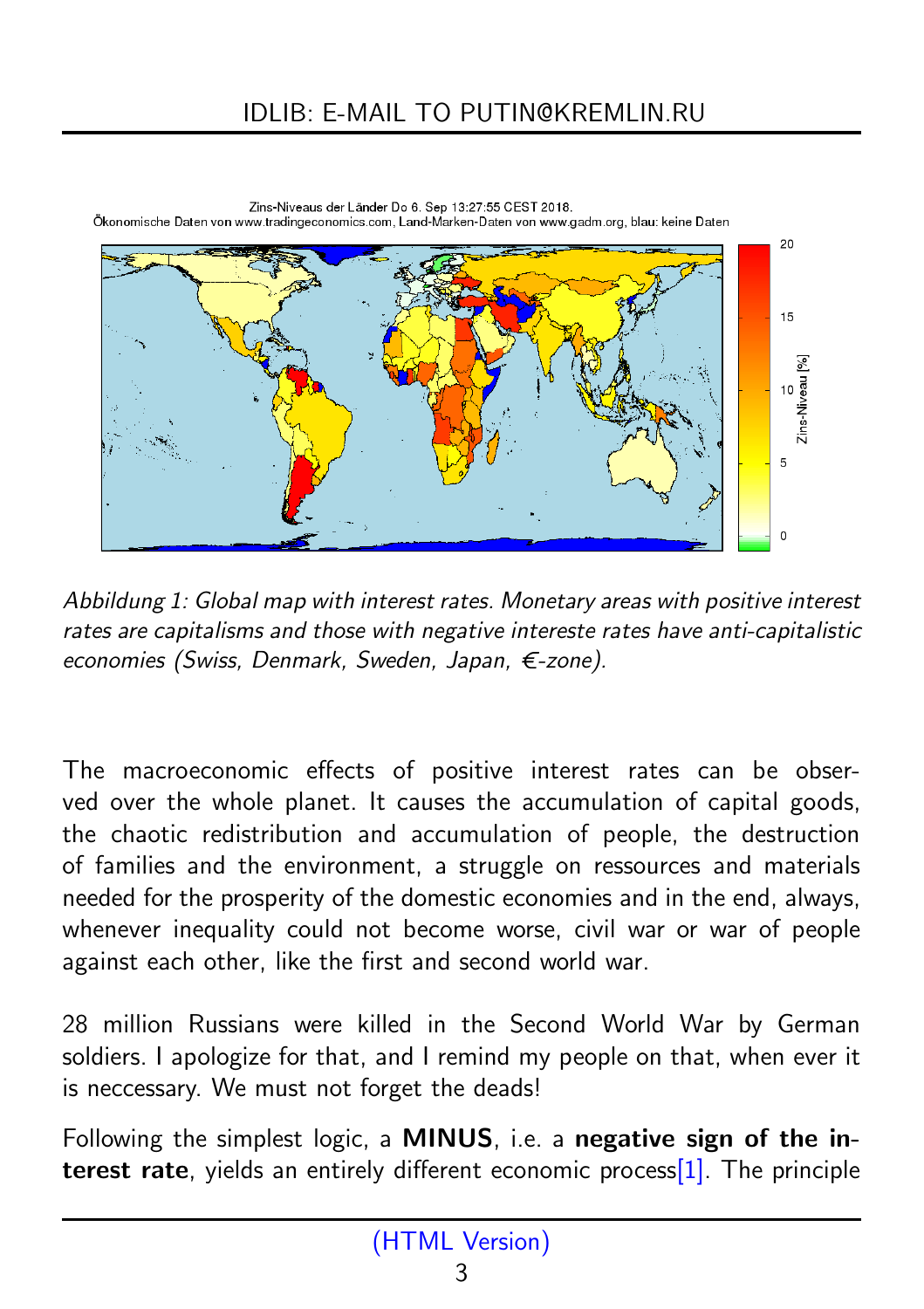<span id="page-3-0"></span>is nothing new, it goes back to [Heraklitus'](https://en.wikipedia.org/wiki/Heraclitus) [panta rhei,](https://en.wikipedia.org/wiki/Heraclitus::Panta_rhei,_\%22everything_flows\%22) [Jesus](https://en.wikipedia.org/wiki/Jesus) expresses it in [Luke 6:\[27-35\],](https://www.bible.com/bible/111/LUK.6.niv) [Mohammed](https://en.wikipedia.org/wiki/Muhammad) repeated it in Sura 2, the [principle of Zakat,](https://en.wikipedia.org/wiki/Zakat) and in the course of the twentieth century it was rediscovered by the mainstream of (at least the german) sociologic and economic researchers, e.g. [Simmel,](https://en.wikipedia.org/wiki/Georg_Simmel) [Weber,](https://en.wikipedia.org/wiki/Max_Weber) [Gesell,](https://en.wikipedia.org/wiki/Silvio_Gesell) [Schumpeter](https://en.wikipedia.org/wiki/Joseph_Schumpeter) and of course [Niklas Luhmann,](https://en.wikipedia.org/wiki/Niklas_Luhmann) ..., [Werner Onken,](https://de.wikipedia.org/wiki/Werner_Onken) [Dieter Suhr,](https://de.wikipedia.org/wiki/Dieter_Suhr) [Bernd Senf,](https://de.wikipedia.org/wiki/Bernd_Senf) ..., [Kenneth Rogoff,](https://en.wikipedia.org/wiki/Kenneth_Rogoff) Charles Eisenstein, et ceteri.

We know now that we in western Europe are already in touch with introducing negative interest rates as the general rule in economy and we already see its overwhelming success and power.

Mr. Putin, we know which interests Russia has in Syria, and we all know now that a potential killing of about three million people, amongst them women and children, will not help in any way to overcome the insanity of growing dead things like money.

Please stop that military operation and save the people in Idlib.

Another world is possible and it is close as never before. That world, Jesus called it the [Kingdom of God,](https://en.wikipedia.org/wiki/Kingdom_of_God_(Christianity)) i.e. the global society and economy emerging from negative interest rates, will come, and we will have to look back on what we have done.

Stop the killing, please.

Yours sincerely,

References

[1] [https://www.ecb.europa.eu/press/key/date/2016/html/sp16](https://www.ecb.europa.eu/press/key/date/2016/html/sp160728.en.html) [0728.en.html](https://www.ecb.europa.eu/press/key/date/2016/html/sp160728.en.html)